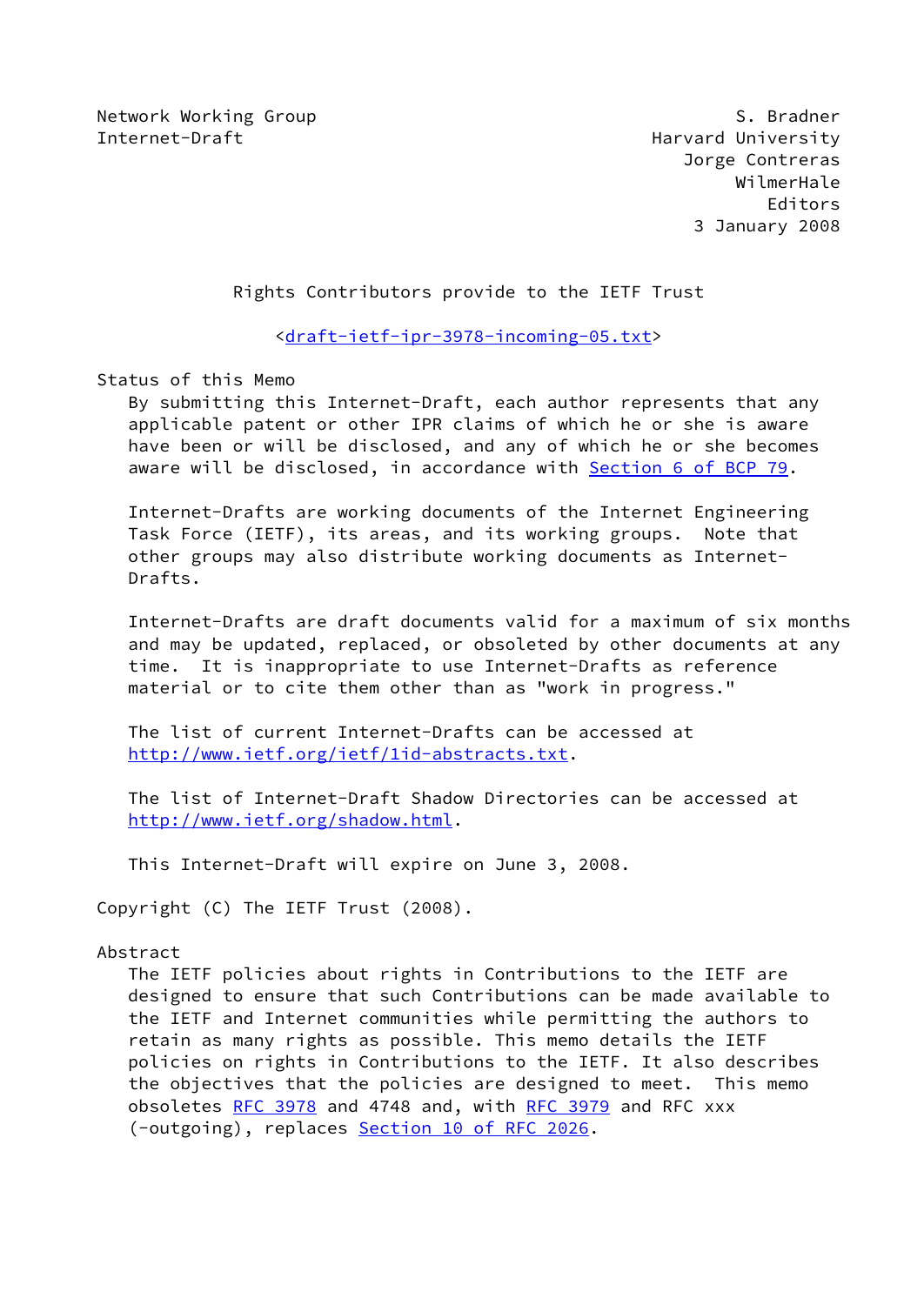| Internet-Draft |                                                                                                                                                                                                                                                                                                                                                                                                                                                                                                                                                                                                                                                                                                | RFC 3978-incoming                                                                                                                                                                        | 3 January 2008 |  |
|----------------|------------------------------------------------------------------------------------------------------------------------------------------------------------------------------------------------------------------------------------------------------------------------------------------------------------------------------------------------------------------------------------------------------------------------------------------------------------------------------------------------------------------------------------------------------------------------------------------------------------------------------------------------------------------------------------------------|------------------------------------------------------------------------------------------------------------------------------------------------------------------------------------------|----------------|--|
|                | Table of Contents<br>1. Definitions<br>2. Introduction<br>2.1 No Retroactive Effect<br>3.1. Rights Granted in Contributions<br>3.2. Rights to use Contributions<br>3.3. Right to Produce Derivative Works<br>3.4. Rights to use Trademarks<br>3.5. Contributions Not Subject to Copyright<br>3.6. Copyright in RFCs<br>4. RFC Editor Documents<br>5. Rights in Contributions<br>5.1. General Policy<br>5.2. Confidentiality Obligations<br>5.4. Sublicenses by IETF Trust<br>5.5. No Patent License<br>5.6. Representations and Warranties<br>5.7. No Duty to Publish<br>5.8. Trademarks<br>5.9. Copyright in RFCs<br>7. Security Considerations<br>8. References<br>8.1. Normative References | 3. Exposition of why these procedures are the way they are<br>5.3. Rights Granted by Contributors to the IETF Trust<br>6. Legends, Notices and Other Standardized Text in IETF Documents |                |  |
|                | 8.2. Informative References                                                                                                                                                                                                                                                                                                                                                                                                                                                                                                                                                                                                                                                                    |                                                                                                                                                                                          |                |  |
|                | 9. Acknowledgements                                                                                                                                                                                                                                                                                                                                                                                                                                                                                                                                                                                                                                                                            |                                                                                                                                                                                          |                |  |
|                | 10. Editors' Addresses<br>Full Copyright Statement                                                                                                                                                                                                                                                                                                                                                                                                                                                                                                                                                                                                                                             |                                                                                                                                                                                          |                |  |
| 1. Definitions |                                                                                                                                                                                                                                                                                                                                                                                                                                                                                                                                                                                                                                                                                                | The following definitions are for terms used in the context of<br>thisdocument. Other terms, including "IESG," "ISOC," "IAB," and                                                        |                |  |

 a. "Contribution": any submission to the IETF intended by the Contributor for publication as all or part of an Internet-Draft or RFC (except for RFC Editor Contributions described in [Section 4](#page-8-0) below) and any statement made within the context of an IETF activity. Such statements include oral statements in IETF sessions, as well as written and electronic communications made at any time or place, which are addressed to:

<span id="page-1-0"></span>"RFCEditor," are defined in [\[RFC2028](https://datatracker.ietf.org/doc/pdf/rfc2028)].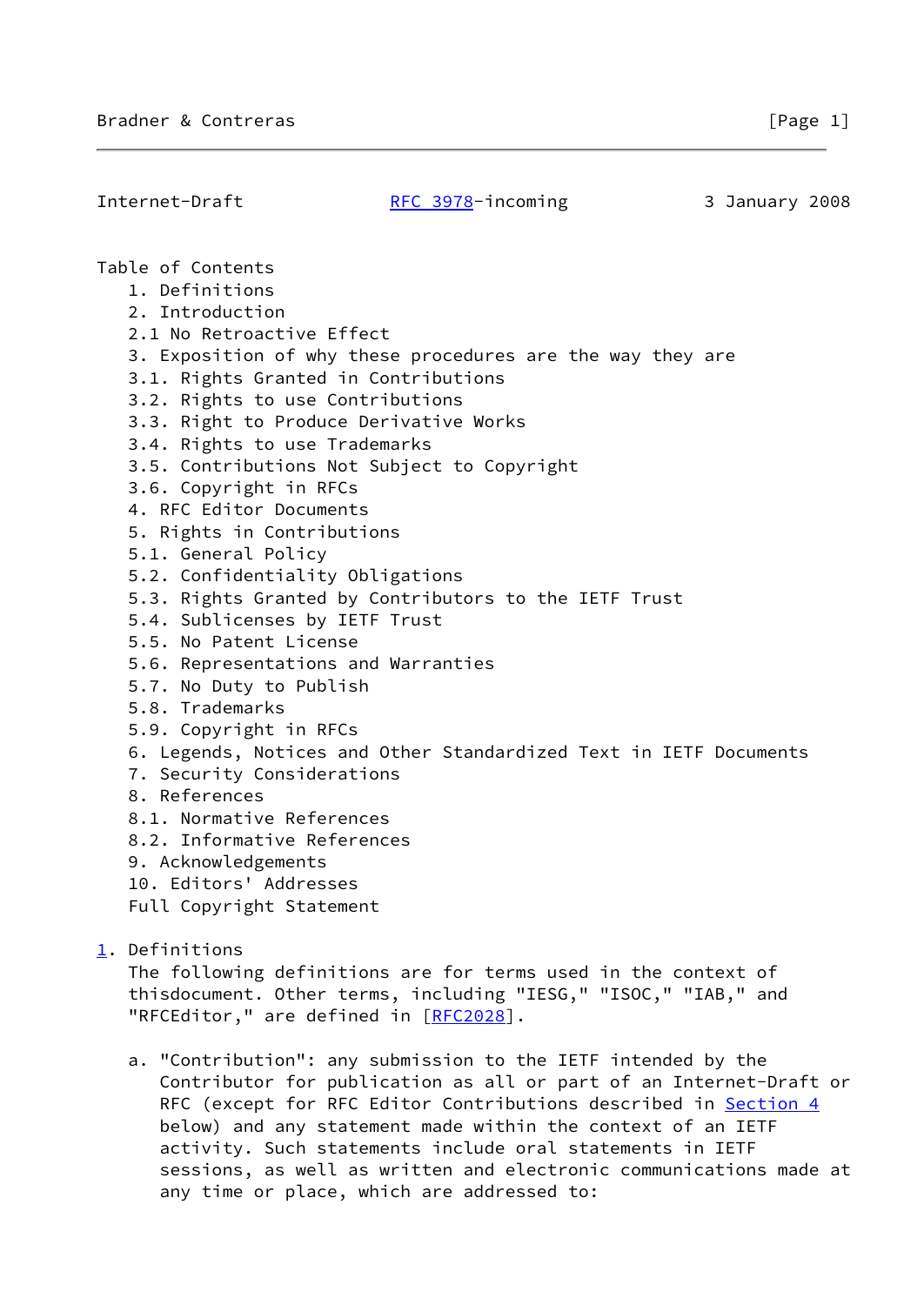o the IETF plenary session, o any IETF working group or portion thereof, o any Birds of a Feather (BOF) session, o the IESG, or any member thereof on behalf of the IESG, o the IAB or any member thereof on behalf of the IAB,

Bradner & Contreras **Executive Contreller** Security 2 and 2 and 2 and 2 and 2 and 2 and 2 and 2 and 2 and 2 and 2 and 2 and 2 and 2 and 2 and 2 and 2 and 2 and 2 and 2 and 2 and 2 and 2 and 2 and 2 and 2 and 2 and 2 and 2

Internet-Draft [RFC 3978](https://datatracker.ietf.org/doc/pdf/rfc3978)-incoming 3 January 2008

- o any IETF mailing list, including the IETF list itself, any working group or design team list, or any other list functioning under IETF auspices,
- o the RFC Editor or the Internet-Drafts function (except for RFC Editor Contributions described in [Section 4](#page-8-0) below).

 Statements made outside of an IETF session, mailing list or other function, that are clearly not intended to be input to an IETF activity, group or function, are not IETF Contributions in the context of this document.

- b. "Contributor": an individual submitting a Contribution.
- c. "Copyright" means the legal right granted to an author in a document or other work of authorship under applicable law. A "copyright" is not equivalent to a "right to copy". Rather a copyright encompasses all of the exclusive rights that an author has in a work, such as the rights to copy, publish, distribute and create derivative works of the work. An author often cedes these rights to his or her employer or other parties as a condition of employment or compensation.
- d. "IETF": In the context of this document, the IETF includes all individuals who participate in meetings, working groups, mailing lists, functions and other activities which are organized or initiated by ISOC, the IESG or the IAB under the general designation of the Internet Engineering Task Force or IETF, but solely to the extent of such participation.
- e. "IETF Documents": RFCs and Internet-Drafts.
- f. "IETF Standards Process": the activities undertaken by the IETF in any of the settings described in 1(c) below.
- g. "IETF Trust": A trust established under the laws of the Commonwealth of Virginia, USA, in order to hold and administer intellectual property rights for the benefit of the IETF.
- h. "Internet-Draft": temporary documents used in the IETF Standards Process. Internet-Drafts are posted on the IETF web site by the IETF Secretariat. As noted in **Section [2.2 of RFC 2026](https://datatracker.ietf.org/doc/pdf/rfc2026#section-2.2)**, Internet- Drafts have a nominal maximum lifetime of six months in the IETF Secretariat's public directory.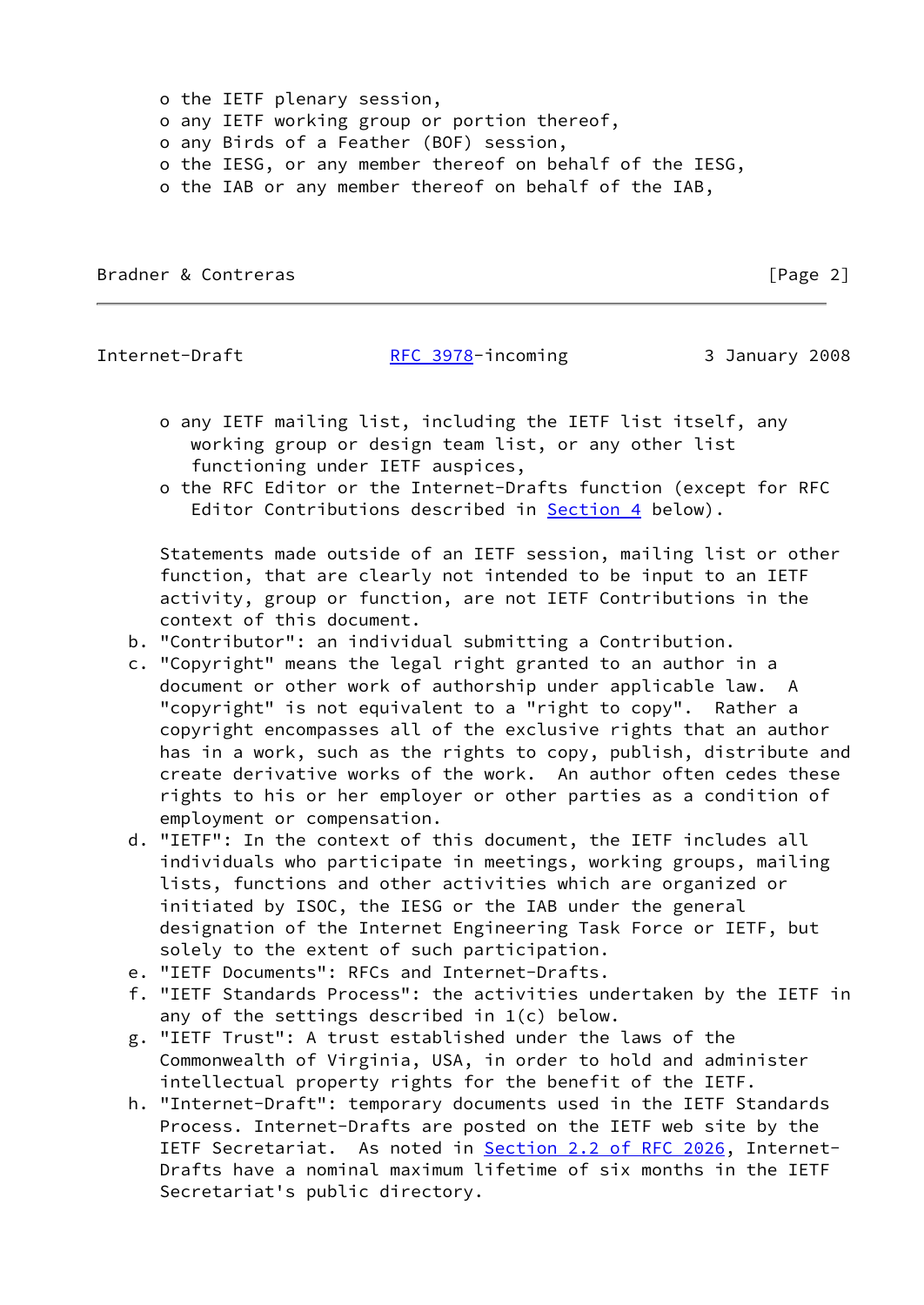- i. "Legend Instructions" means the standardized text that is maintained by the IETF Trust and is included in IETF Documents and the instructions and requirements for including that standardized text in IETF Documents, each as posted from time to time at <http://www.ietf.org/legends>.
- j. "RFC": the basic publication series for the IETF. RFCs are published by the RFC Editor. Although RFCs may be superseded in whole or in part by subsequent RFCs, the text of an RFC is not altered once published in RFC form. (See [\[RFC2026\] Section](https://datatracker.ietf.org/doc/pdf/rfc2026#section-2.1) 2.1)
- k. "Reasonably and personally known": means something an individual knows personally or, because of the job the individual holds, would reasonably be expected to know. This wording is used to

Bradner & Contreras **Exercía Exercía Exercía Exercía Exercía E** Page 3]

Internet-Draft [RFC 3978](https://datatracker.ietf.org/doc/pdf/rfc3978)-incoming 3 January 2008

 indicate that an organization cannot purposely keep an individual in the dark about patents or patent applications just to avoid the disclosure requirement. But this requirement should not be interpreted as requiring the IETF Contributor or participant (or his or her represented organization, if any) to perform a patent search in an attempt to find applicable IPR.

- l. "RFC Editor Documents": means Internet-Drafts that are submitted t the RFC Editor independently of the IETF Standards Process. (See section4.)
- <span id="page-3-0"></span>[2](#page-3-0). Introduction

 In all matters of copyright and document procedures, the intent is to benefit the Internet community and the public at large, while respecting the legitimate rights of others.

 Under the laws of most countries and current international treaties (for example the "Berne Convention for the Protection of Literary and Artistic Work" [Berne Convention]), authors obtain numerous rights in the works they produce automatically upon producing them. These rights include copyrights, moral rights and other rights. In many cases, if the author produces a work within the scope of his or her employment, most of those rights are usually assigned to the employer, either by operation of law or, in many cases, under contract. (The Berne Convention names some rights as "inalienable", which means that the author retains them in all cases.)

 In order for Contributions to be used within the IETF Standards Process, including when they are published as Internet-Drafts or RFCs, certain limited rights must be granted to the IETF Trust, which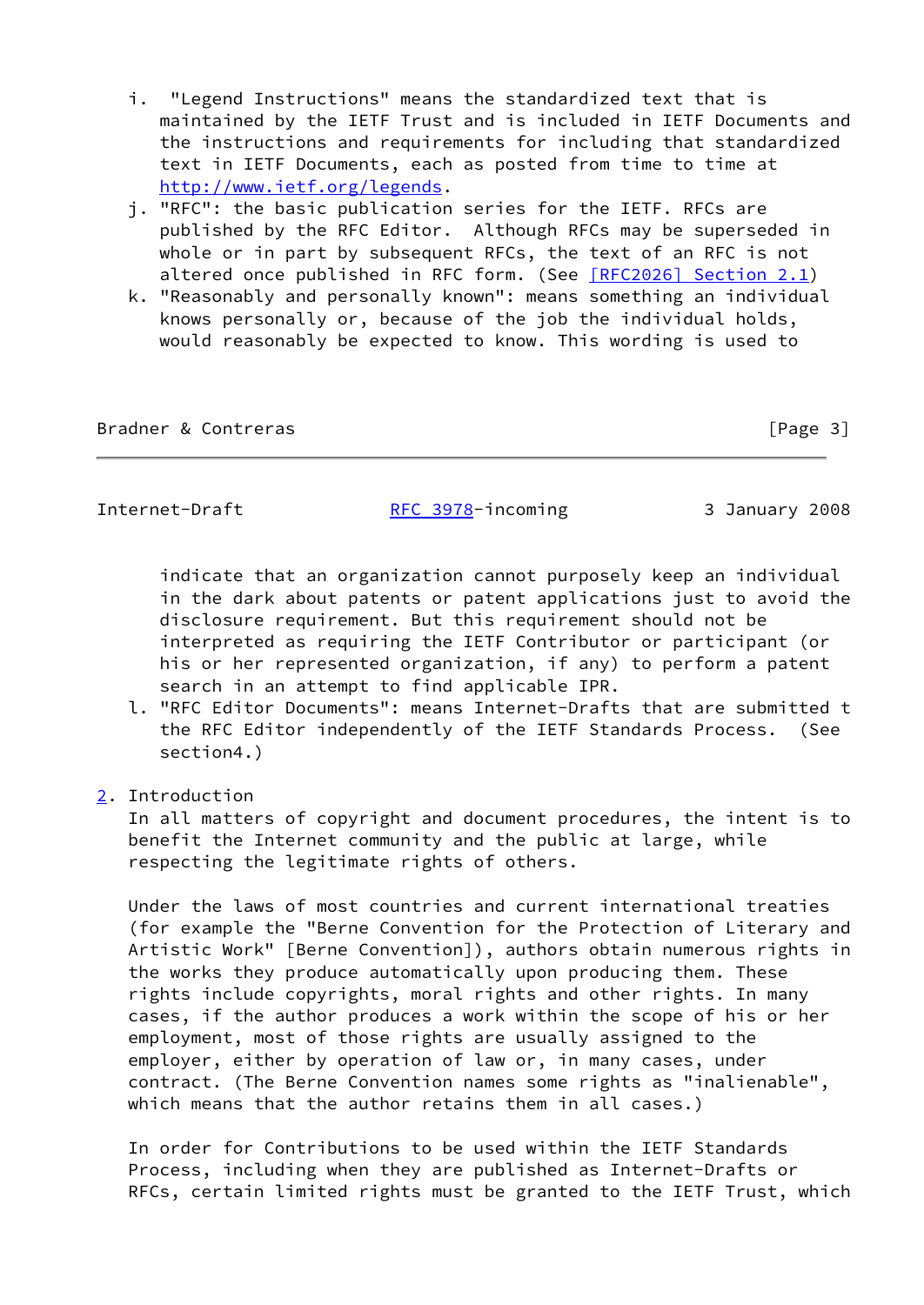then grants the necessary rights to the IETF. In addition, Contributors must make representations to the IETF Trust and the IETF regarding their ability to grant these rights.

 [Section 1](#page-1-0) provides definitions used in these policies. Sections [3](#page-4-0) and 4 of this document explain the rationale for these provisions. Sections  $1, 2, 5$  $1, 2, 5$  $1, 2, 5$  and [6](#page-11-0) of this document are normative, the other sections are informative. A companion document [RFC 3979](https://datatracker.ietf.org/doc/pdf/rfc3979) [\[RFC3979](https://datatracker.ietf.org/doc/pdf/rfc3979)] deals with rights, including possible patent rights, in technologies developed or specified as part of the IETF Standards Process. This document is not intended to address those issues. This memo obsoletes [RFC 3978](https://datatracker.ietf.org/doc/pdf/rfc3978) and 4748 and, with [RFC 3979](https://datatracker.ietf.org/doc/pdf/rfc3979) and RFC xxx(-outgoing), replaces Section [10 of RFC 2026](https://datatracker.ietf.org/doc/pdf/rfc2026#section-10).

 This document is not intended as legal advice. Readers are advised to consult their own legal advisors if they would like a legal interpretation of their rights or the rights of the IETF Trust in any Contributions they make.

Bradner & Contreras **Executive Contreller** Security 2014 1 2 and 2014 1 2 and 2014 1 2 and 2014 1 2 and 2014 1 2 and 2014 1 2 and 2014 2 and 2014 2 and 2014 2 and 2014 2 and 2014 2 and 2014 2 and 2014 2 and 2014 2 and 2014

Internet-Draft [RFC 3978](https://datatracker.ietf.org/doc/pdf/rfc3978)-incoming 3 January 2008

<span id="page-4-1"></span>[2.1](#page-4-1) No Retroactive Effect

 This memo does not retroactively obtain additional rights from Contributions that predate the date that the IETF Trust announces the adoption of these procedures.

<span id="page-4-0"></span>[3](#page-4-0). Exposition of Why These Procedures Are the Way They Are

<span id="page-4-2"></span>[3.1](#page-4-2). Rights Granted in Contributions The IETF Trust and IETF must obtain the right to publish an IETF Contribution as an RFC or an Internet-Draft from the Contributors.

 A primary objective of this policy is to obtain from the document authors only the non-exclusive rights that are needed to develop and publish IETF Documents and to use IETF Contributions in the IETF Standards Process and potentially elsewhere.

 The authors retain all other rights, but cannot withdraw the above rights from the IETF Trust and IETF.

 It is important to note that under this document Contributors are required to grant certain rights to the IETF Trust, (See [Section](#page-9-0) [5.3](#page-9-0).) which holds all IETF-related intellectual property on behalf of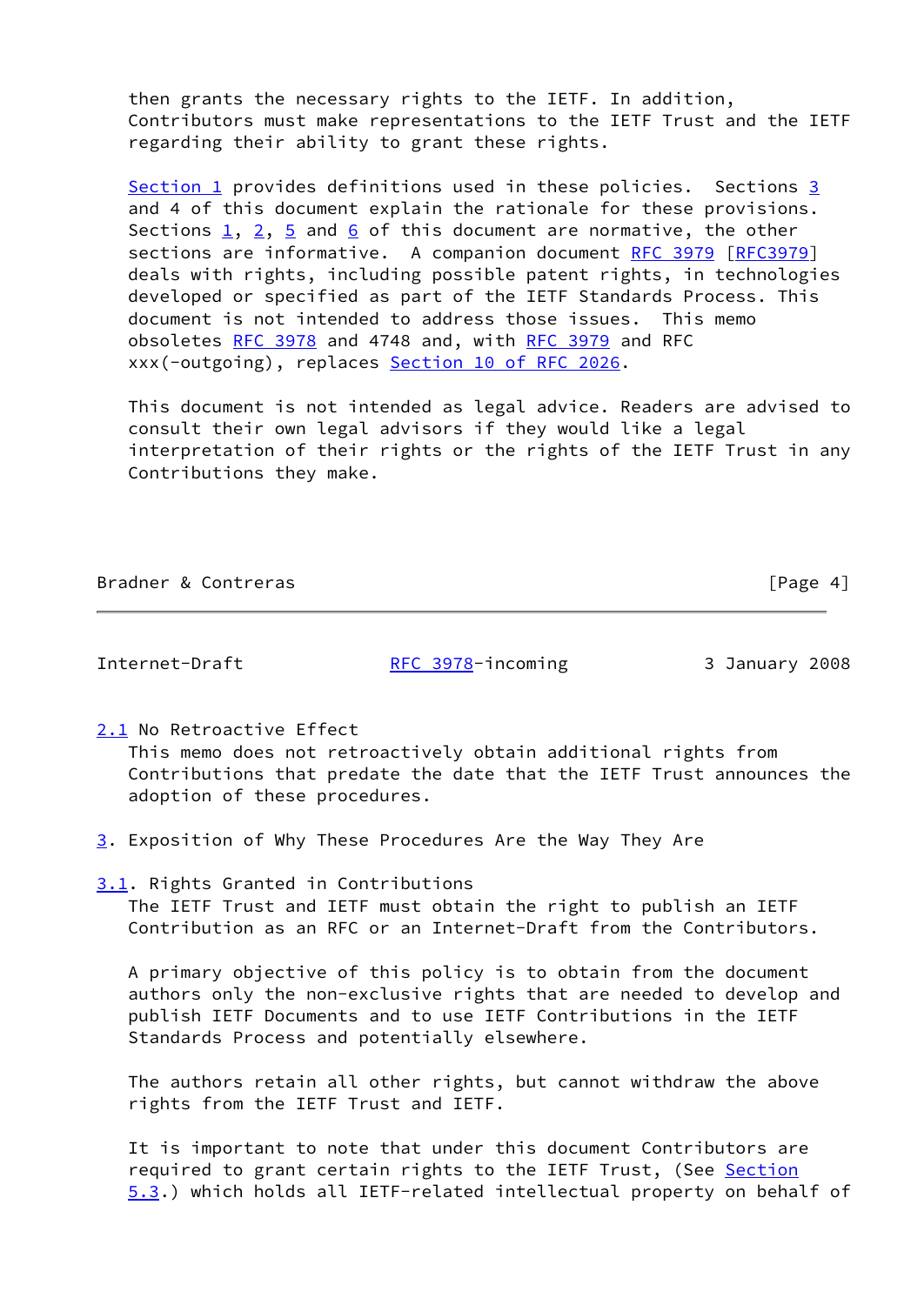the IETF community. The IETF Trust will, in turn, grant a sublicense of these rights to all IETF participants for use in the IETF Standards Process. (See [Section 5.4](#page-9-1).) This sublicense is necessary for the standards development work of the IETF to continue. In addition, the IETF Trust may grant certain other sublicenses of the rights that it is granted under this document. In granting such other sublicenses, the IETF Trust will be guided and bound by documents such as [-outbound].

## <span id="page-5-0"></span>[3.2](#page-5-0). Rights to use Contributions

 It is important that the IETF receive assurances from all Contributors that they have the authority to grant the IETF the rights that they claim to grant because, under the laws of most countries and applicable international treaties, copyright rights come into existence when a work of authorship is created (but see [Section 3.5](#page-7-0) below regarding public domain documents), and the IETF cannot make use of IETF Contributions if it does not have sufficient rights with respect to these copyright rights. IETF and its participants would run a greater risk of liability to the owners of these rights without this assurance. To this end, IETF asks Contributors to give the assurances in **[Section 5.6](#page-10-0)** below. These assurances are requested, however, only to the extent of the Contributor's reasonable and personal knowledge. (See Section  $1(k)$ )

# <span id="page-5-1"></span>[3.3](#page-5-1). Right to Produce Derivative Works The IETF needs to be able to evolve IETF Documents in response to

Bradner & Contreras [Page 5]

Internet-Draft [RFC 3978](https://datatracker.ietf.org/doc/pdf/rfc3978)-incoming 3 January 2008

 experience gained in the deployment of the technologies described in such IETF Documents, to incorporate developments in research and to react to changing conditions on the Internet and other IP networks. The IETF may also decide to permit others to develop derivative works based on Contributions. In order to do this, the IETF must be able to produce derivatives of its documents; thus the IETF must obtain the right from Contributors to produce derivative works. Note that the right to produce translations is required before any Contribution can be published as an RFC to ensure the widest possible distribution of the material in RFCs. The right to produce derivative works, in addition to translations, is required for all IETF standards track documents and for most IETF non-standards track documents. There are two exceptions to this requirement: documents describing proprietary technologies and documents that are republications of the work of other standards organizations.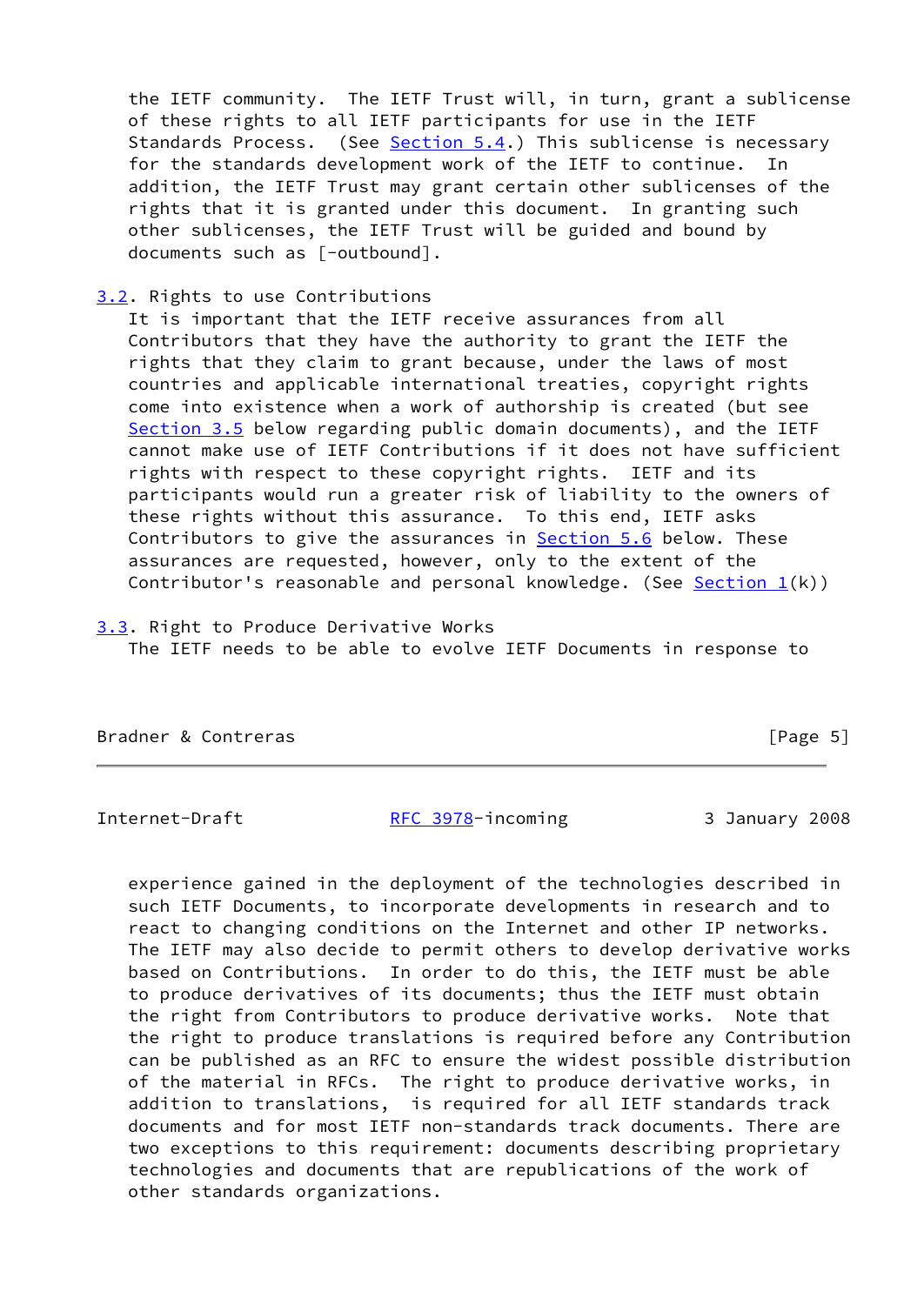The right to produce derivative works must be granted in order for an IETF working group to accept a Contribution as a working group document or otherwise work on it. For non-working group Contributions where the Contributor requests publication as a standards track RFC, the right to produce derivative works must be granted before the IESG will issue an IETF Last-Call and, for most non-standards track non working group Contributions, before the IESG will consider the Internet-Draft for publication. Occasionally a Contributor may not want to grant publication rights or the right to produce derivative works before finding out if a Contribution has been accepted for development in the IETF Standards Process. In these cases the Contributor may include a limitation on the right to make derivative works in the form specified in the Legend Instructions. A working group can discuss the Contribution with the aim to decide if it should become a working group document, even though the right to produce derivative works or to publish the Contribution as an RFC has not yet been granted. However, if the Contribution is accepted for development, the Contributor must resubmit the Contribution without the limitation notices before a working group can formally adopt the Contribution as a working group document. The IETF Trust may establish different policies for granting sublicenses with respect to different types of Contributions and content within Contributions (such as executable code versus descriptive text or references to third party materials). The IETF Trust's policies concerning the granting of sublicenses to make derivative works will be guided by RFC [-outbound].

 The IETF has historically encouraged organizations to publish details of their technologies, even when the technologies are proprietary, because understanding how existing technology is being used helps when developing new technology. But organizations that publish information about proprietary technologies are frequently not willing

| Bradner & Contreras | [Page 6] |  |
|---------------------|----------|--|
|                     |          |  |

Internet-Draft **[RFC 3978](https://datatracker.ietf.org/doc/pdf/rfc3978)-incoming 3 January 2008** 

 to have the IETF produce revisions of the technologies and then possibly claim that the IETF version is the "new version" of the organization's technology. Organizations that feel this way can specify that a Contribution be published with the other rights granted under this document but may withhold the right to produce derivative works other than translations.

In addition, IETF Documents frequently make normative references to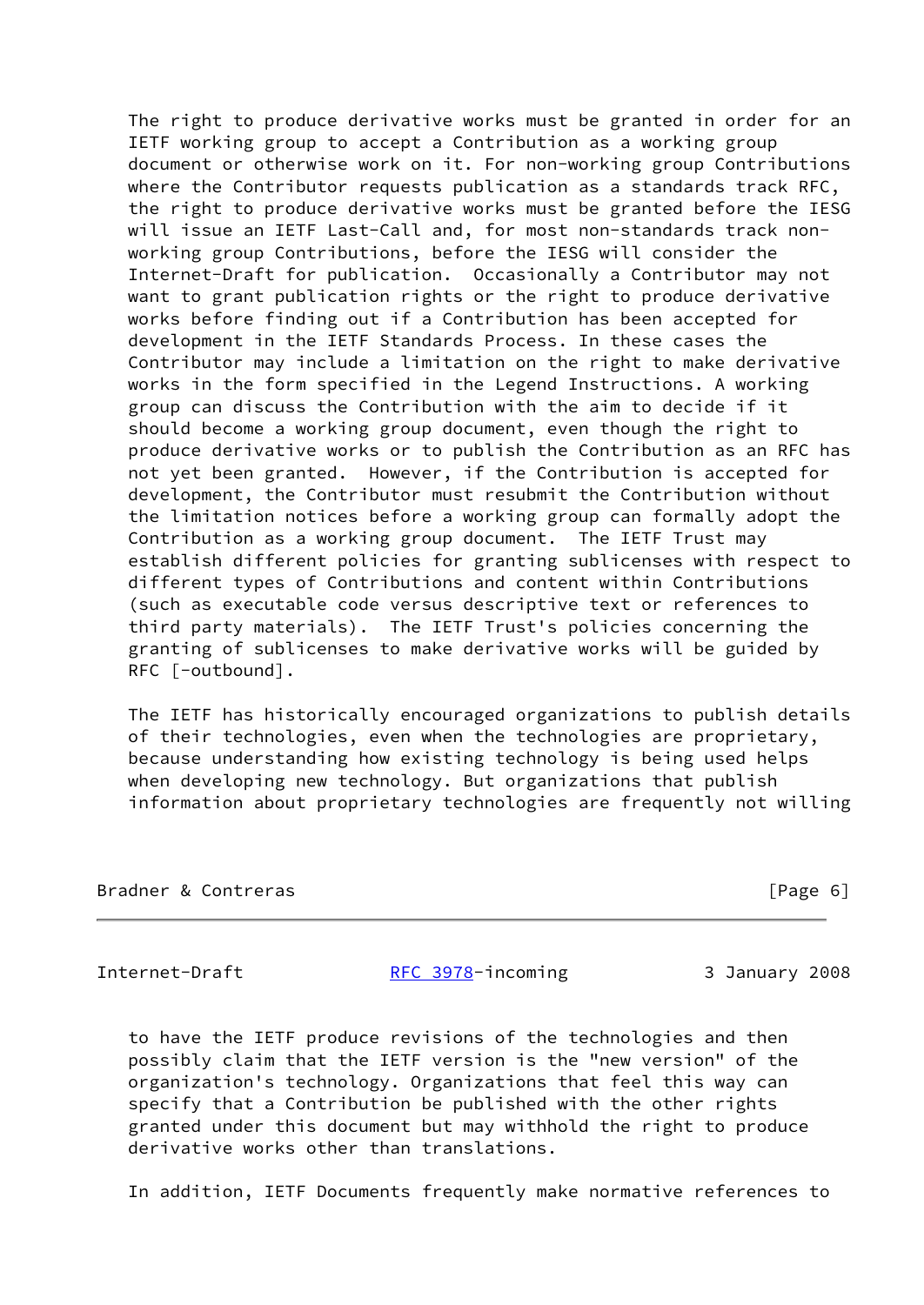standards or recommendations developed by other standards organizations. Since the publications of some standards organizations are not public documents, it can be quite helpful to the IETF to republish, with the permission of the other standards organization, some of these documents as RFCs so that the IETF community can have open access to them to better understand what they are referring to. In these cases the RFCs can be published without the right for the IETF to produce derivative works. In both of the above cases in which the production of derivative works is excluded, the Contributor must include a special legend in the Contribution, as specified in the Legend Instructions, in order to notify IETF participants about this restriction.

## <span id="page-7-1"></span>[3.4](#page-7-1). Rights to Use Trademarks

 Contributors may wish to seek trademark or service mark protection on any terms that are coined or used in their Contributions. IETF makes no judgment about the validity of any such trademark rights. However, the IETF requires each Contributor, under the licenses described in [Section 5.3](#page-9-0) below, to grant IETF Trust a perpetual license to use any such trademarks or service marks solely in exercising rights to reproduce, publish, discuss and modify the IETF Contribution. This license does not authorize IETF or others to use any trademark or service mark in connection with any product or service offering.

## <span id="page-7-0"></span>[3.5](#page-7-0). Contributions Not Subject to Copyright

 Certain documents, including those produced by the U.S. government and those which are in the public domain, may not be protected by the same copyright and other legal rights as other documents. Nevertheless, we ask each Contributor to grant to the IETF the same rights as he or she would grant, and to make the same representations, as though the IETF Contribution were protected by the same legal rights as other documents, and as though the Contributor could be able to grant these rights. We ask for these grants and representations only to the extent that the Contribution may be protected. We believe they are necessary to protect the ISOC, the IETF Trust, the IETF, the IETF Standards Process and all IETF participants, and also because the IETF does not have the resources or wherewithal to make any independent investigation as to the actual proprietary status of any document submitted to it.

Bradner & Contreras [Page 7]

Internet-Draft [RFC 3978](https://datatracker.ietf.org/doc/pdf/rfc3978)-incoming 3 January 2008

<span id="page-7-2"></span>[3.6](#page-7-2). Copyright in RFCs.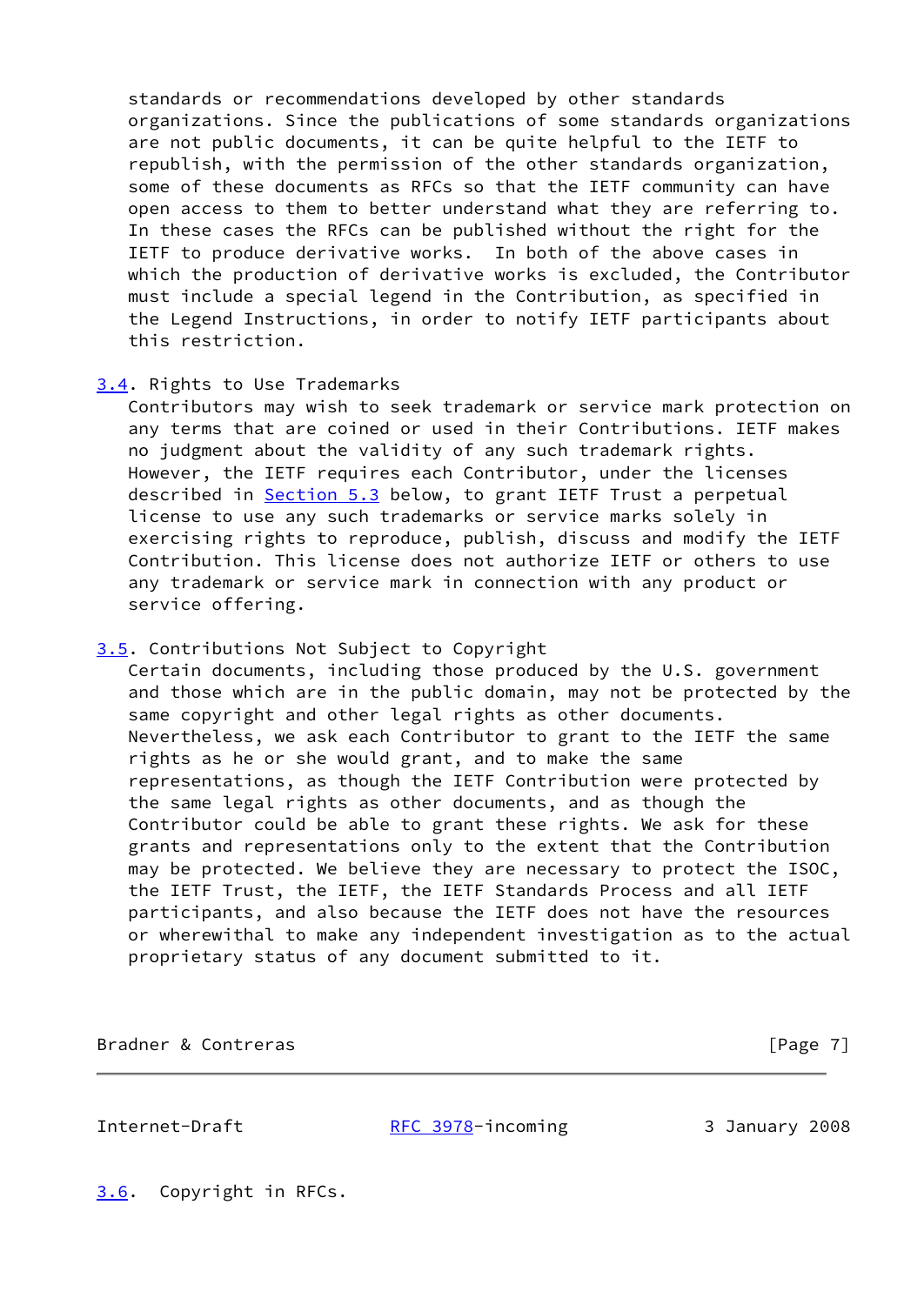As noted above, Contributors to the IETF (or their employers) retain ownership of the copyright in their Contributions. This includes Internet-Drafts and all other Contributions made within the IETF Standards Process (e.g., via e-mail, oral comment and otherwise). However, it is important that the IETF (through the IETF Trust) own the copyright in documents that are published as RFCs (other than Informational RFCs and RFCs that are submitted as RFC Editor Contributions). Ownership of the copyright in an RFC does not diminish the Contributors' rights in their underlying contributions, but it does prevent anyone other than the IETF Trust (and its licensees) from republishing or modifying an RFC in RFC format. In this respect, Contributors are treated the same as anybody else: though they may extract and republish their own Contributions without limitation, they may not do so in the IETF's RFC format. And while this principle (which is included in **Section 5.9** below) may appear to be new to IETF, it actually reflects historical practice and has been observed for many years through the inclusion of an ISOC or IETF Trust copyright notice on all RFC documents since the publication of [RFC 2026](https://datatracker.ietf.org/doc/pdf/rfc2026).

<span id="page-8-0"></span>[4](#page-8-0). RFC Editor Documents

 This document only relates to Contributions made as part of the IETF Standards Process. Other documents that are referred to as Internet- Drafts and RFCs may be submitted to and published by the RFC Editor independently of the IETF Standards Process. Such "RFC Editor Documents" are not covered by this document. RFC Editor Contributions must be marked appropriately as described in the Legend Instructions. See the RFC Editor web page for information about the policies concerning rights in RFC Editor Documents.

<span id="page-8-1"></span>[5](#page-8-1). Rights in Contributions

#### <span id="page-8-2"></span>[5.1](#page-8-2). General Policy

 By submission of a Contribution, each person actually submitting the Contribution, and each named co-Contributor, is deemed to have read and understood the rules and requirements set forth in this document. Each Contributor is deemed, by the act of submitting a Contribution, to enter into a legally-binding agreement to comply with the terms and conditions set forth in this document.

 The Contributor is further deemed to have agreed that he/she has obtained the necessary permissions to enter into such an agreement from any party that the Contributor reasonably and personally knows may have rights in the Contribution, including, but not limited to, the Contributor's sponsor or employer.

No further acknowledgement, signature or other action is required to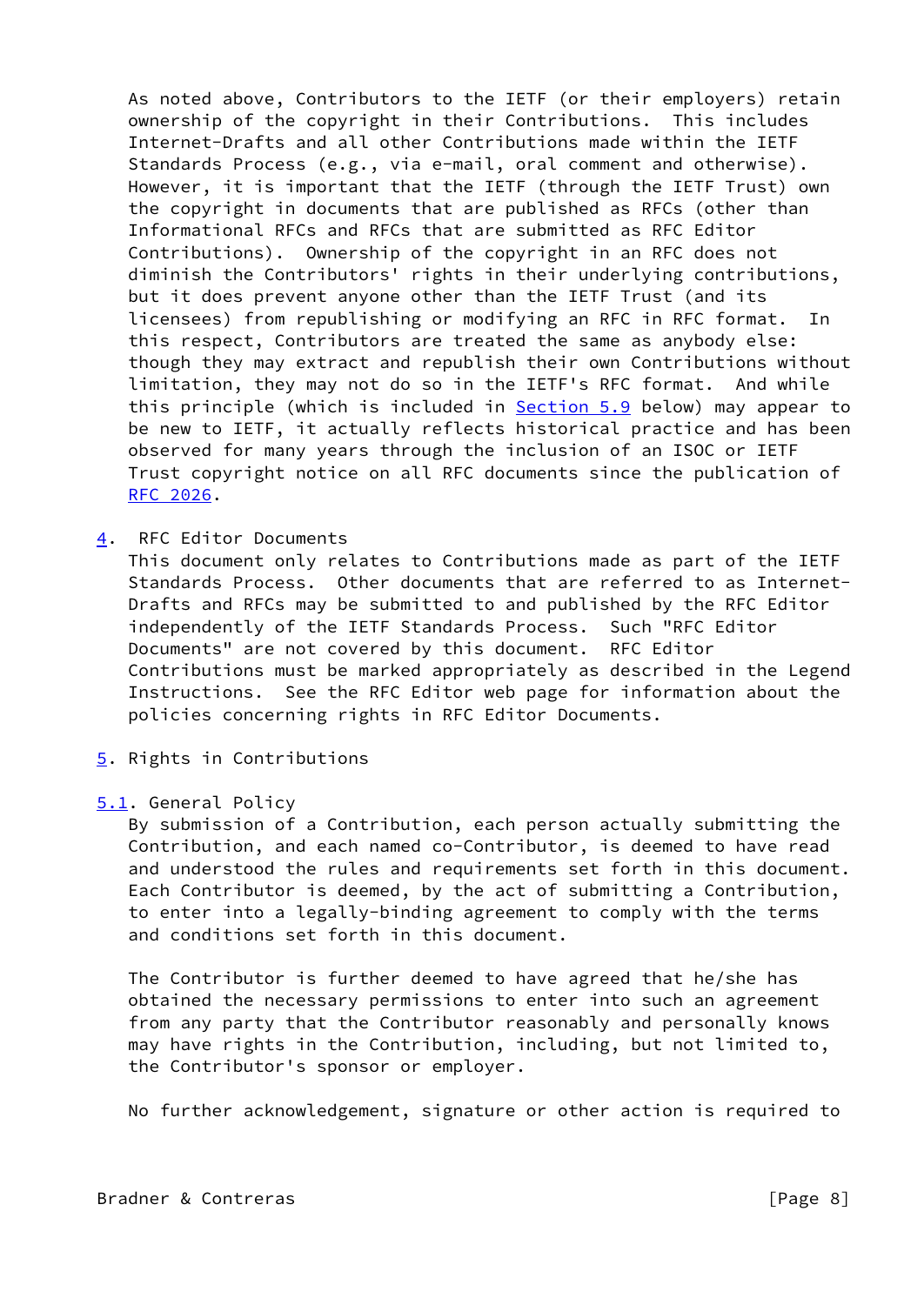bind a Contributor to these terms and conditions. The operation of the IETF and the work conducted by its many participants is dependent on such agreement by each Contributor, and each IETF participant expressly relies on the agreement of each Contributor to the terms and conditions set forth in this document.

# <span id="page-9-2"></span>[5.2](#page-9-2). Confidentiality Obligations

 No information or document that is subject to any requirement of confidentiality or any restriction on its dissemination may be submitted as a Contribution or otherwise considered in any part of the IETF Standards Process, and there must be no assumption of any confidentiality obligation with respect to any Contribution. Each Contributor agrees that any statement in a Contribution, whether generated automatically or otherwise, that states or implies that the Contribution is confidential or subject to any privilege, can be disregarded for all purposes, and will be of no force or effect.

## <span id="page-9-0"></span>[5.3](#page-9-0). Rights Granted by Contributors to the IETF Trust

 To the extent that a Contribution or any portion thereof is protected by copyright or other rights of authorship, the Contributor, and each named co-Contributor grant a perpetual, irrevocable, non-exclusive, royalty-free, world-wide sublicensable right and license to the IETF Trust under all such copyrights and other rights in the Contribution:

- (A) to copy, publish, display, and distribute the Contribution, in whole or in part,
- (B) to prepare translations of the Contribution into languages other than English, in whole or in part, and to copy, publish, display, and distribute such translations or portions thereof,
- (C) to modify or prepare derivative works (in addition to translations) that are based on or incorporate all or part of the Contribution, and to copy, publish, display, and distribute such derivative works, or portions thereof unless explicitly disallowed in the notices contained in a Contribution [in the form specified by the Legend Instructions], and
- (D) to reproduce any trademarks, service marks or trade names which are included in the Contribution solely in connection with the reproduction, distribution or publication of the Contribution and derivative works thereof as permitted by this [Section 5.3](#page-9-0), provided that when reproducing Contributions, trademark and service mark identifiers used in the Contribution, including TM and (R), will be preserved.
- <span id="page-9-1"></span>[5.4](#page-9-1). Sublicenses by IETF Trust

 The IETF Trust will sublicense the rights granted to it under Section 5.3 to all IETF participants for use within the IETF Standards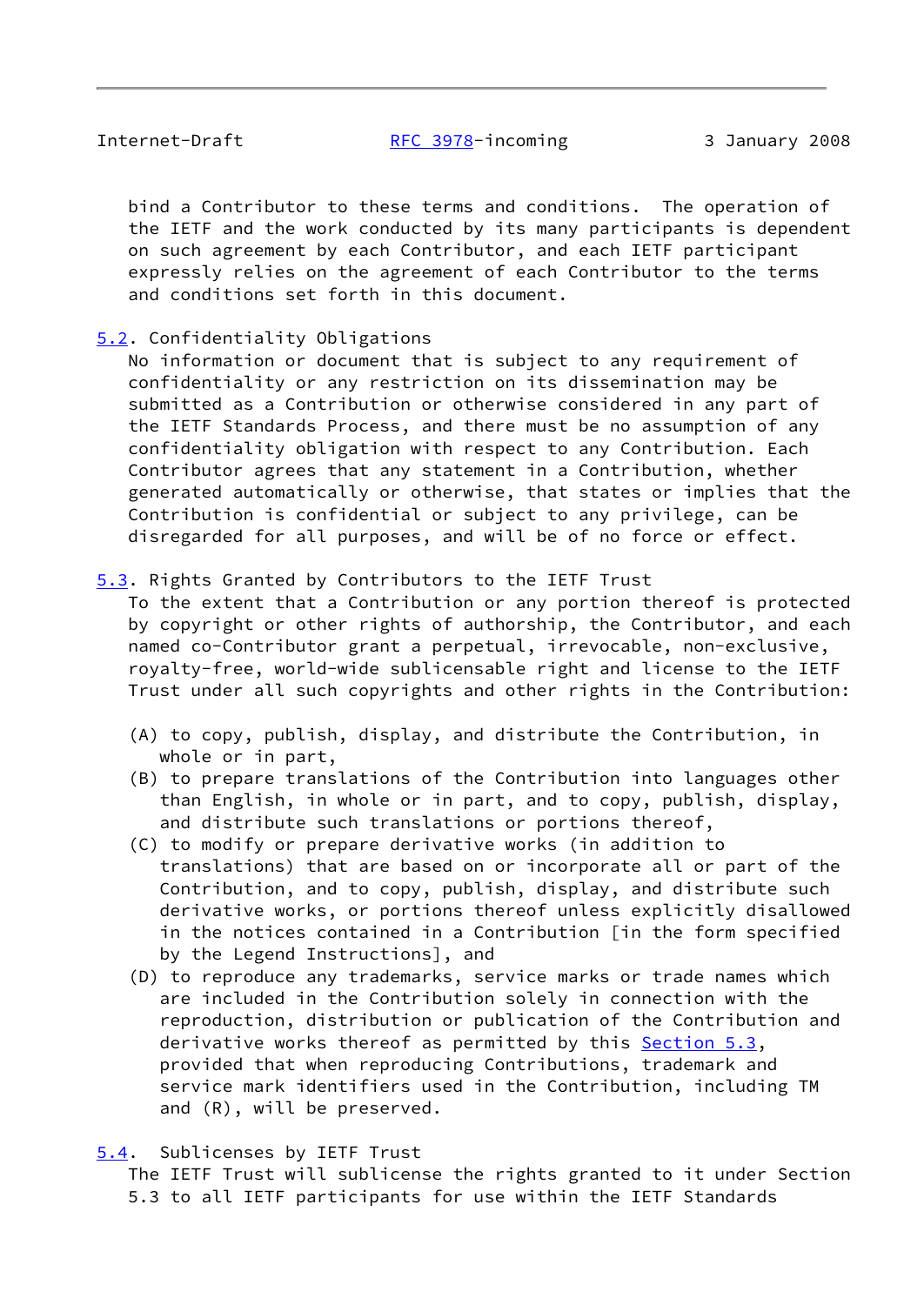Process. This license is expressly granted under [TRUST LICENSE DOCUMENT].

| Bradner & Contreras | [Page 9] |
|---------------------|----------|
|---------------------|----------|

Internet-Draft [RFC 3978](https://datatracker.ietf.org/doc/pdf/rfc3978)-incoming 3 January 2008

 In addition, the IETF Trust may grant additional sublicenses of the licenses granted to it hereunder. In doing so, the IETF Trust will comply with the guidance provided under RFC xxx [-outbound].

<span id="page-10-1"></span>[5.5](#page-10-1). No Patent License

The licenses granted in **Section 5.3** shall not be deemed to grant any right under any patent, patent application or other similar intellectual property right disclosed by the Contributor under [BCP 79](https://datatracker.ietf.org/doc/pdf/bcp79) or otherwise.

# <span id="page-10-0"></span>[5.6](#page-10-0). Representations and Warranties

 With respect to each Contribution, each Contributor represents that to the best of his or her knowledge and ability:

- a. The Contribution properly acknowledges all Indirect Contributors. An Indirect Contributor is any person who has materially or substantially contributed to the Contribution without being personally involved in its submission to the IETF.
- b. No information in the Contribution is confidential and the IETF, IETF Trust, ISOC, and its affiliated organizations may freely disclose any information in the Contribution.
- c. There are no limits to the Contributor's ability to make the grants, acknowledgments and agreements herein that are reasonably and personally known to the Contributor.
- d. The Contributor has not intentionally included in the Contribution any material which is defamatory or untrue or which is illegal under the laws of the jurisdiction in which the Contributor has his or her principal place of business or residence.
- e. All trademarks, trade names, service marks and other proprietary names used in the Contribution that are reasonably and personally known to the Contributor are clearly designated as such where reasonable.

# <span id="page-10-2"></span>[5.7](#page-10-2). No Duty to Publish

 The Contributor, and each named co-Contributor, acknowledges that the IETF has no duty to publish or otherwise use or disseminate any Contribution. The IETF reserves the right to withdraw or cease using any Contribution that does not comply with the requirements of this [Section 5](#page-8-1).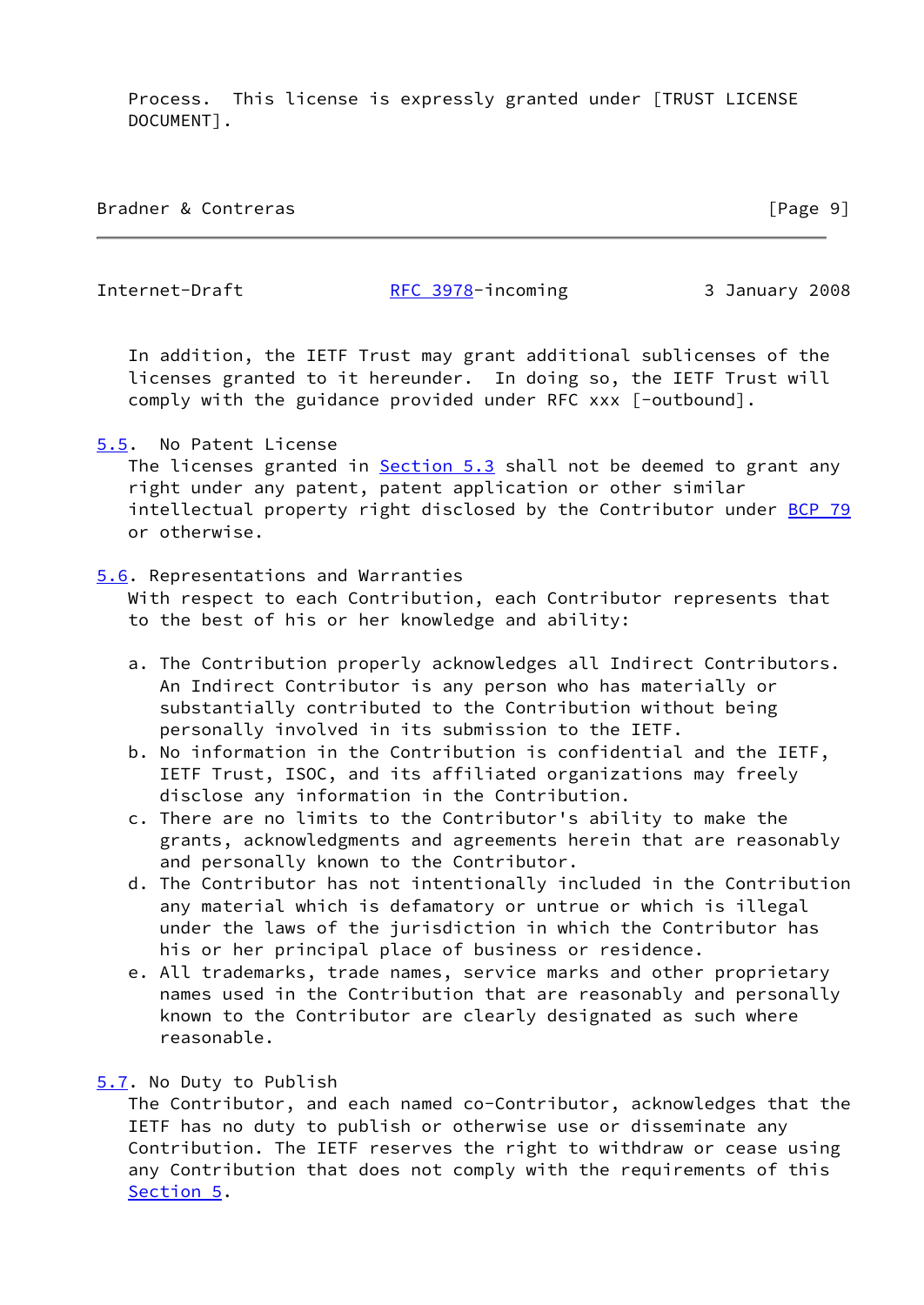### <span id="page-11-2"></span>[5.8](#page-11-2). Trademarks

 Contributors who claim trademark rights in terms used in their IETF Contributions are requested to state specifically what conditions apply to implementers of the technology relative to the use of such trademarks. Such statements should be submitted in the same way as is done for other intellectual property claims. (See [[RFC3979](https://datatracker.ietf.org/doc/pdf/rfc3979)] [Section](#page-11-0) [6](#page-11-0).)

Bradner & Contreras [Page 10]

Internet-Draft [RFC 3978](https://datatracker.ietf.org/doc/pdf/rfc3978)-incoming 3 January 2008

## <span id="page-11-1"></span>[5.9](#page-11-1). Copyright in RFCs

 Subject to each Contributor's (or its sponsor's) ownership of its underlying Contributions (which ownership is qualified by the irrevocable licenses granted under **[Section 5.3](#page-9-0)**), each Contributor hereby acknowledges that the copyright in any RFC in which such Contribution is included, other than an RFC that is an RFC Editor Contribution, shall be owned by the IETF Trust. Such Contributor shall be deemed to assign to the IETF Trust such Contributor's copyright interest in the collective work constituting such RFC upon the submission of such RFC for publication, and acknowledges that a copyright notice acknowledging the IETF Trust's ownership of the copyright in such RFC will be included in the published RFC.

## <span id="page-11-3"></span>[5.10](#page-11-3). Contributors retention of rights

 Although contributors provide specific rights to the IETF, it is not intended that this should deprive them of any rights in their contributions. To underwrite this principle, the IETF Trust is directed to issue a form of license to contributors which ensures that they may each make use of their contributed material as published in an RFC in any way they wish, subject only to the restriction that no contributor has the right to represent any document as an RFC, or equivalent to an RFC, if it is not a full and complete copy or translation of the published RFC.

<span id="page-11-0"></span>[6](#page-11-0). Legends, Notices and Other Standardized Text in IETF Documents The IETF requires that certain standardized text be reproduced verbatim in certain IETF Documents (including copies, derivative works and translations of IETF Documents). Some of this standardized text may be mandatory (e.g., copyright notices and disclaimers that must be included in all RFCs) and some may be optional (e.g., limitations on the right to make derivative works). The text itself, as well as the rules that explain when and how it must be used, are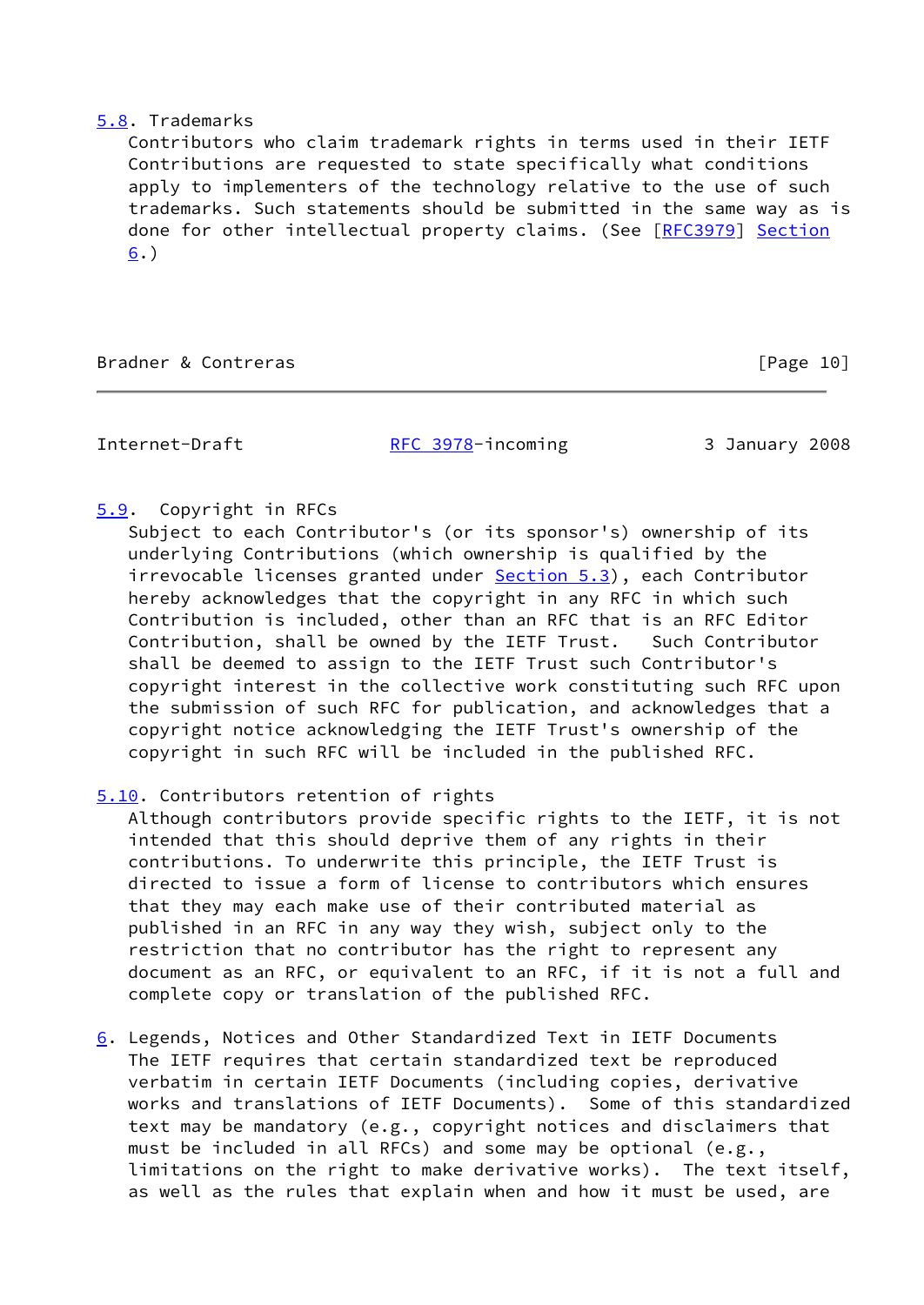contained in the Legend Instructions. The Legend Instructions may be updated from time to time, and the version of the standardized text that must be included in IETF Documents is that which was posted in the Legend Instructions on the date of publication.

 The IETF reserves the right to refuse to publish Contributions that do not include the legends and notices required by the Legend Instructions.

 It is important to note that each Contributor grants the IETF Trust rights pursuant to this document and the policies described herein. The legends and notices included in certain written Contributions such as Internet-Drafts do not themselves convey any rights. They are simply included to inform the reader (whether or not part of the IETF) about certain legal rights and limitations associated with such documents.

Bradner & Contreras [Page 11]

Internet-Draft [RFC 3978](https://datatracker.ietf.org/doc/pdf/rfc3978)-incoming 3 January 2008

 It is also important to note that additional copyright notices are not permitted in IETF Documents except in the case where such document is the product of a joint development effort between the IETF and another standards development organization or the document is a republication of the work of another standards organization. Such exceptions must be approved on an individual basis by the IAB.

<span id="page-12-0"></span>[7](#page-12-0). Security Considerations

 This memo relates to IETF process, not any particular technology. There are security considerations when adopting any technology, but there are no known issues of security with IETF Contribution rights policies.

<span id="page-12-1"></span>[8](#page-12-1). References

<span id="page-12-2"></span>[8.1](#page-12-2). Normative References

[\[RFC2026](https://datatracker.ietf.org/doc/pdf/rfc2026)] Bradner, S., "The Internet Standards Process -- Revision 3", [BCP 9,](https://datatracker.ietf.org/doc/pdf/bcp9) [RFC 2026](https://datatracker.ietf.org/doc/pdf/rfc2026), October 1996.

 [\[RFC2028](https://datatracker.ietf.org/doc/pdf/rfc2028)] Hovey, R. and S. Bradner, "The Organizations Involved in the IETF Standards Process", [BCP 11](https://datatracker.ietf.org/doc/pdf/bcp11), [RFC 2028](https://datatracker.ietf.org/doc/pdf/rfc2028), October 1996.

 [\[RFC3979](https://datatracker.ietf.org/doc/pdf/rfc3979)] Bradner, S., Ed, "Intellectual Property Rights in IETF Technology", [BCP 79](https://datatracker.ietf.org/doc/pdf/bcp79), [RFC 3979](https://datatracker.ietf.org/doc/pdf/rfc3979), March 2005.

[Trust] IETF Trust Agreement - <http://trustee.ietf.org/xxx>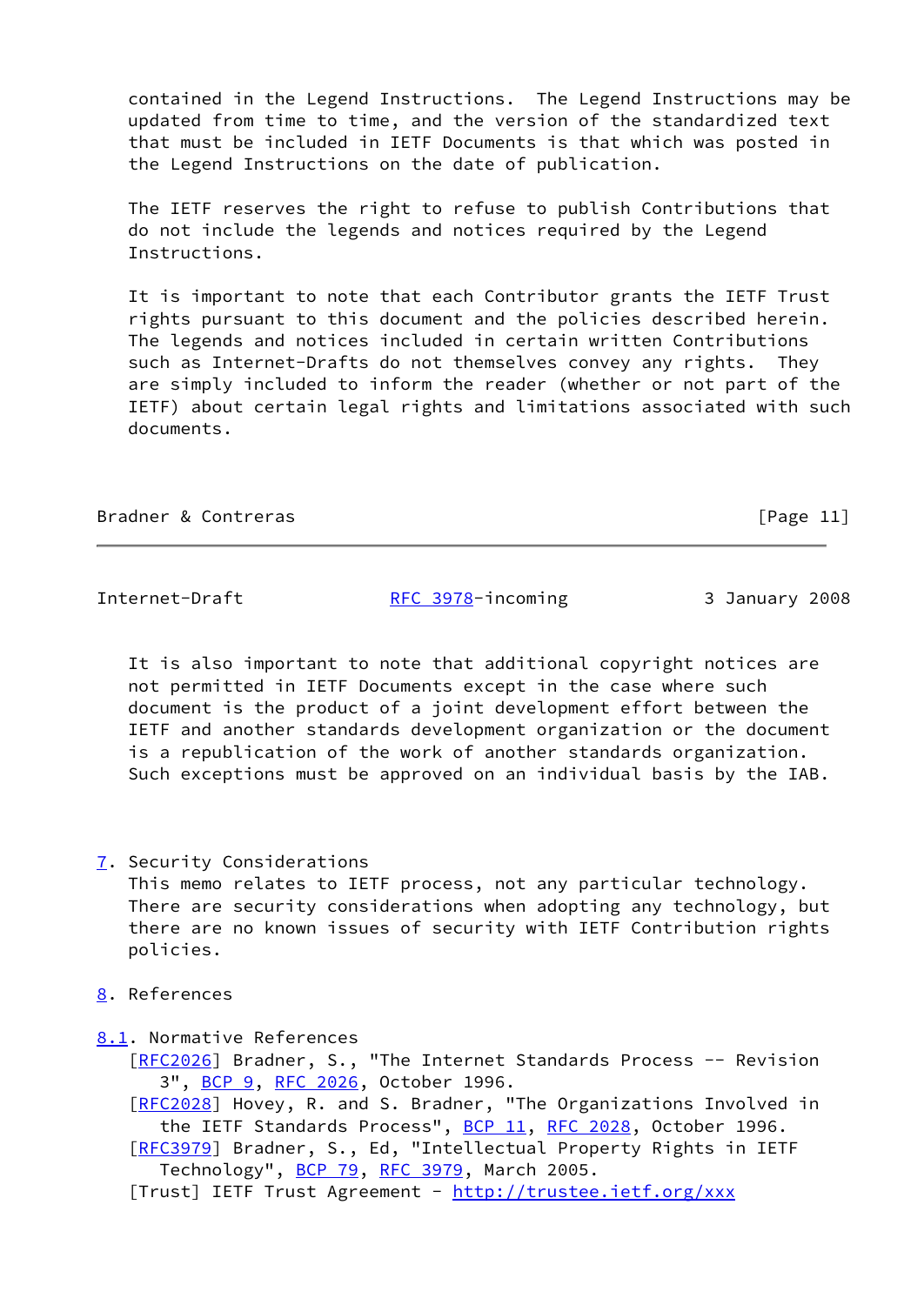<span id="page-13-0"></span>[8.2](#page-13-0). Informative References

[\[RFC3978](https://datatracker.ietf.org/doc/pdf/rfc3978)] Bradner, S. Ed., "IETF Rights in Contributions", [RFC 3978,](https://datatracker.ietf.org/doc/pdf/rfc3978) March 2005.

 [Berne] "Berne Convention for the Protection of Literary and Artistic Work", [http://www.wipo.int/treaties/en/ip/berne/trtdocs\\_wo001.html](http://www.wipo.int/treaties/en/ip/berne/trtdocs_wo001.html)

<span id="page-13-1"></span>[9](#page-13-1). Acknowledgements

 The editors would like to acknowledge the help of the IETF IPR Working Group provided during the development of the document.

<span id="page-13-2"></span>[10.](#page-13-2) Editors' Addresses Scott Bradner Harvard University 29 Oxford St. Cambridge MA, 02138 USA Phone: +1 617 495 3864 EMail: sob@harvard.edu

> Jorge L. Contreras WilmerHale 1875 Pennsylvania Avenue NW Washington, DC 20006 USA

Bradner & Contreras [Page 12]

Internet-Draft **[RFC 3978](https://datatracker.ietf.org/doc/pdf/rfc3978)-incoming 3 January 2008** 

 Phone: +1 202 663 6872 Email: jorge.contreras@wilmerhale.com

#### Full Copyright Statement

 Copyright (C) The IETF Trust (2008). This document is subject to the rights, licenses and restrictions contained in **[BCP 78](https://datatracker.ietf.org/doc/pdf/bcp78)**, and except as set forth therein, the authors retain all their rights. This document and the information contained herein are provided on an "AS IS" basis and THE CONTRIBUTOR, THE ORGANIZATION HE/SHE REPRESENTSOR IS SPONSORED BY (IF ANY), THE INTERNET SOCIETY, THE IETF TRUST AND THE INTERNET ENGINEERING TASK FORCE DISCLAIM ALL WARRANTIES, EXPRESS OR IMPLIED, INCLUDING BUT NOT LIMITED TO ANY WARRANTY THAT THE USE OF THE INFORMATION HEREIN WILL NOT INFRINGE ANY RIGHTS OR ANY IMPLIED WARRANTIES OF MERCHANTABILITY OR FITNESS FOR A PARTICULAR PURPOSE.

Intellectual Property

The IETF takes no position regarding the validity or scope of any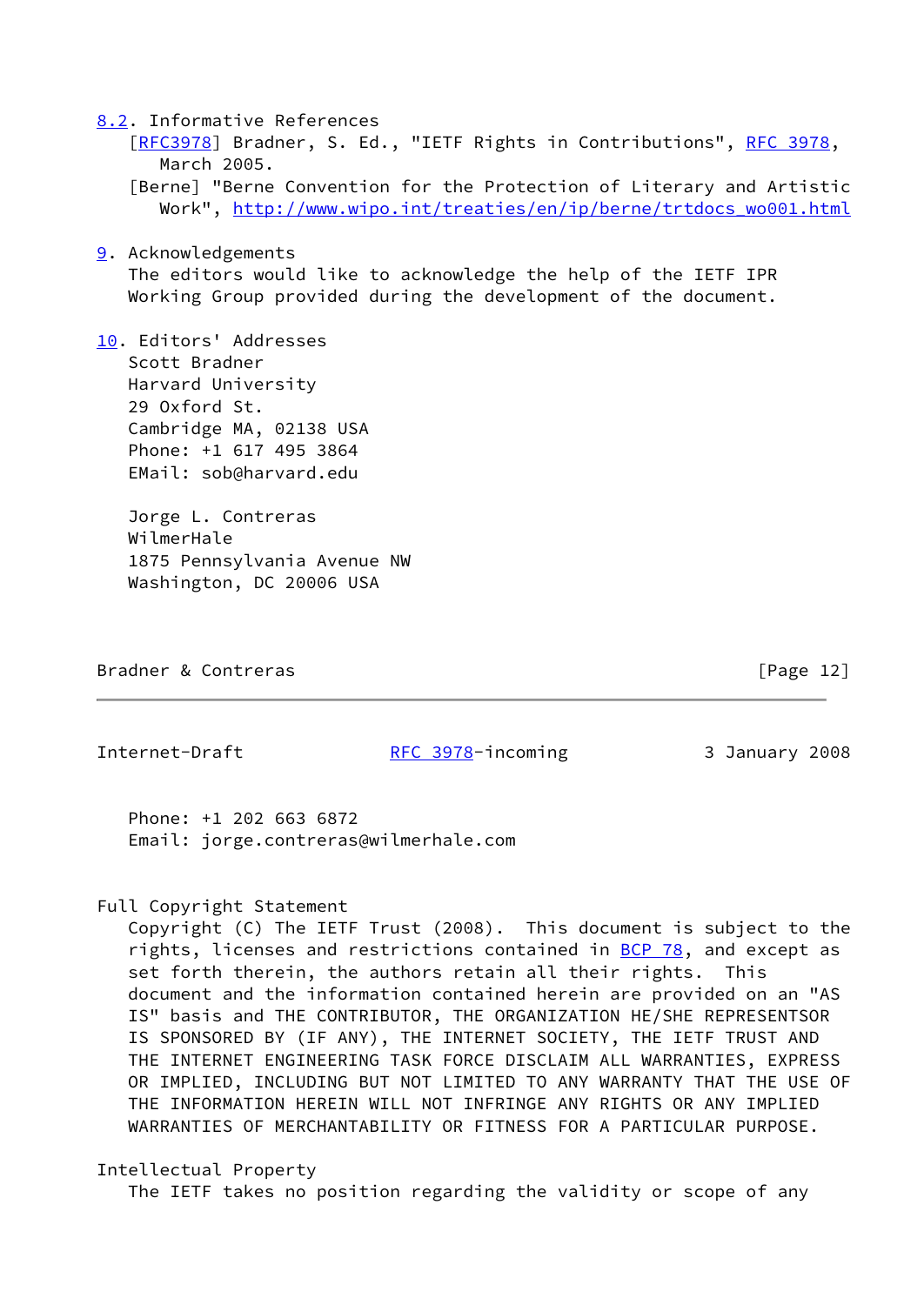Intellectual Property Rights or other rights that might be claimed to pertain to the implementation or use of the technology described in this document or the extent to which any license under such rights might or might not be available; nor does it represent that it has made any independent effort to identify any such rights. Information on the procedures with respect to rights in RFC documents can be found in [BCP 78](https://datatracker.ietf.org/doc/pdf/bcp78) and [BCP 79](https://datatracker.ietf.org/doc/pdf/bcp79). Copies of IPR disclosures made to the IETF Secretariat and any assurances of licenses to be made available, or the result of an attempt made to obtain a general license or permission for the use of such proprietary rights by implementers or users of this specification can be obtained from the IETF on-line IPR repository at<http://www.ietf.org/ipr>. The IETF invites any interested party to bring to its attention any copyrights, patents or patent applications, or other proprietary rights that may cover technology that may be required to implement this standard. Please address the information to the IETF at ietf-ipr@ietf.org.

#### Acknowledgement

 Funding for the RFC Editor function is currently provided by the Internet Society.

#### changes

version  $01 - 92$  misc grammar fixes added BOF to sec 1(a) added  $1(1)$  reorder 3.2 moved sentence about translations within sec 3.3 reorder 5.3 (C) added [section 5.10](#page-11-3)

Bradner & Contreras [Page 13]

 removed "an Informational RFC" from [section 5.9](#page-11-1) added text about assigning rights and acknowledging that a copyright notice will be added to [section 5.9](#page-11-1) added 2nd pp to [section 3.6](#page-7-2) from [RFC 3978](https://datatracker.ietf.org/doc/pdf/rfc3978) added pp on multiple copyright notices to sec 6 version  $02 - 93$ replaced the text in [section 5.10](#page-11-3)

Internet-Draft [RFC 3978](https://datatracker.ietf.org/doc/pdf/rfc3978)-incoming 3 January 2008

version  $03 \rightarrow 04$